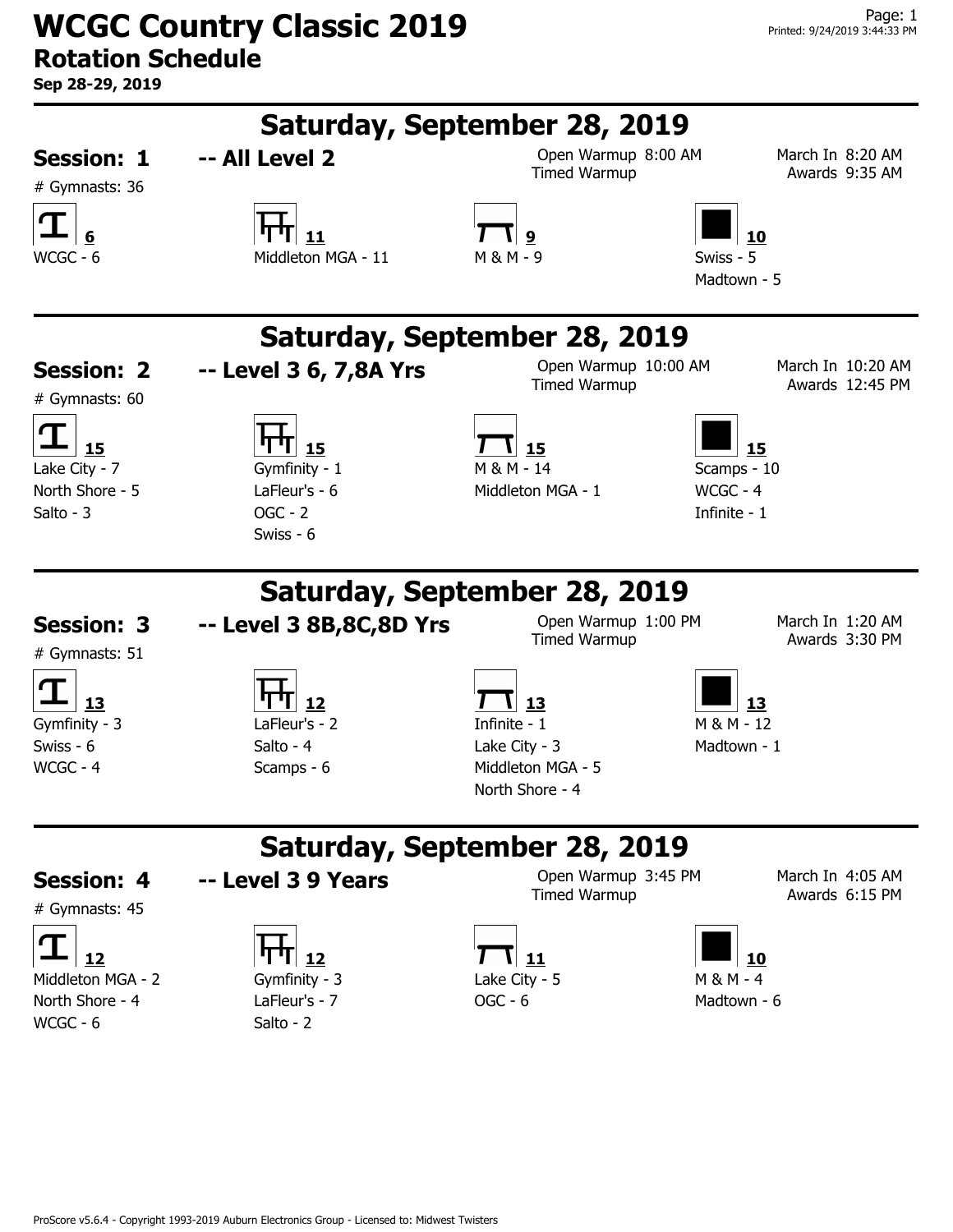**WCGC Country Classic 2019 Rotation Schedule**

**Sep 28-29, 2019**

| Saturday, September 28, 2019                              |                                                       |                                                                                                     |                                     |  |
|-----------------------------------------------------------|-------------------------------------------------------|-----------------------------------------------------------------------------------------------------|-------------------------------------|--|
| <b>Session: 5</b><br># Gymnasts: 41                       | -- Level 3 10, 11+ Yrs                                | Open Warmup 6:30 PM<br>Timed Warmup                                                                 | March In 6:50 PM<br>Awards 9:00 PM  |  |
| Middleton MGA - 3<br>Gymfinity - 3<br>$WCGC - 3$          | M & M - 13                                            | \  9<br>Lake City - 1<br>LaFleur's - 2<br>North Shore - 7<br>Madtown - 1<br>$OGC - 7$<br>Scamps - 1 | 10                                  |  |
|                                                           |                                                       | Sunday, September 29, 2019                                                                          |                                     |  |
| <b>Session: 6</b><br># Gymnasts: 39                       | -- All Level 5                                        | Open Warmup 8:00 AM<br>Timed Warmup 8:20 AM                                                         | March In<br>Awards 10:30 AM         |  |
| 10<br>Lake City - 3<br>$M 8 M - 7$                        | 12<br>North Shore - 6<br>Salto - 6                    | 11<br>Infinite - 3<br>$M & M - 6$<br>Scamps - 8                                                     |                                     |  |
|                                                           |                                                       | Sunday, September 29, 2019                                                                          |                                     |  |
| <b>Session: 7</b><br># Gymnasts: 52                       | -- Level 4 8,9 Yrs                                    | Open Warmup 11:00 AM<br><b>Timed Warmup</b>                                                         | March In 11:20 AM<br>Awards 1:45 PM |  |
| 13<br>$M 8 M - 4$<br>$OGC - 1$<br>Salto - 5<br>$WCGC - 3$ | LaFleur's - 8<br>Middleton MGA - 2<br>North Shore - 4 | 13<br>Gymfinity - 3<br>Swiss - 9<br>Scamps - 10<br>Lake City - 3                                    | 12                                  |  |
|                                                           |                                                       | Sunday, September 29, 2019                                                                          |                                     |  |
| <b>Session: 8</b><br># Gymnasts: 54                       | -- Level 4 7,10, 13+ Yr                               | Open Warmup 2:00 PM<br><b>Timed Warmup</b>                                                          | March In 2:20 PM<br>Awards 4:45 PM  |  |
| 14<br>Infinite - 4                                        | Madtown - 2                                           | 13<br>LaFleur's - 4<br>Gymfinity - 4                                                                | 14                                  |  |
| Scamps - 10                                               | North Shore - 5<br>$OGC - 6$                          | Middleton MGA - 6<br>Lake City - 1<br>Salto - 3<br>$M 8 M - 7$<br>Swiss - 2                         |                                     |  |
|                                                           |                                                       |                                                                                                     |                                     |  |